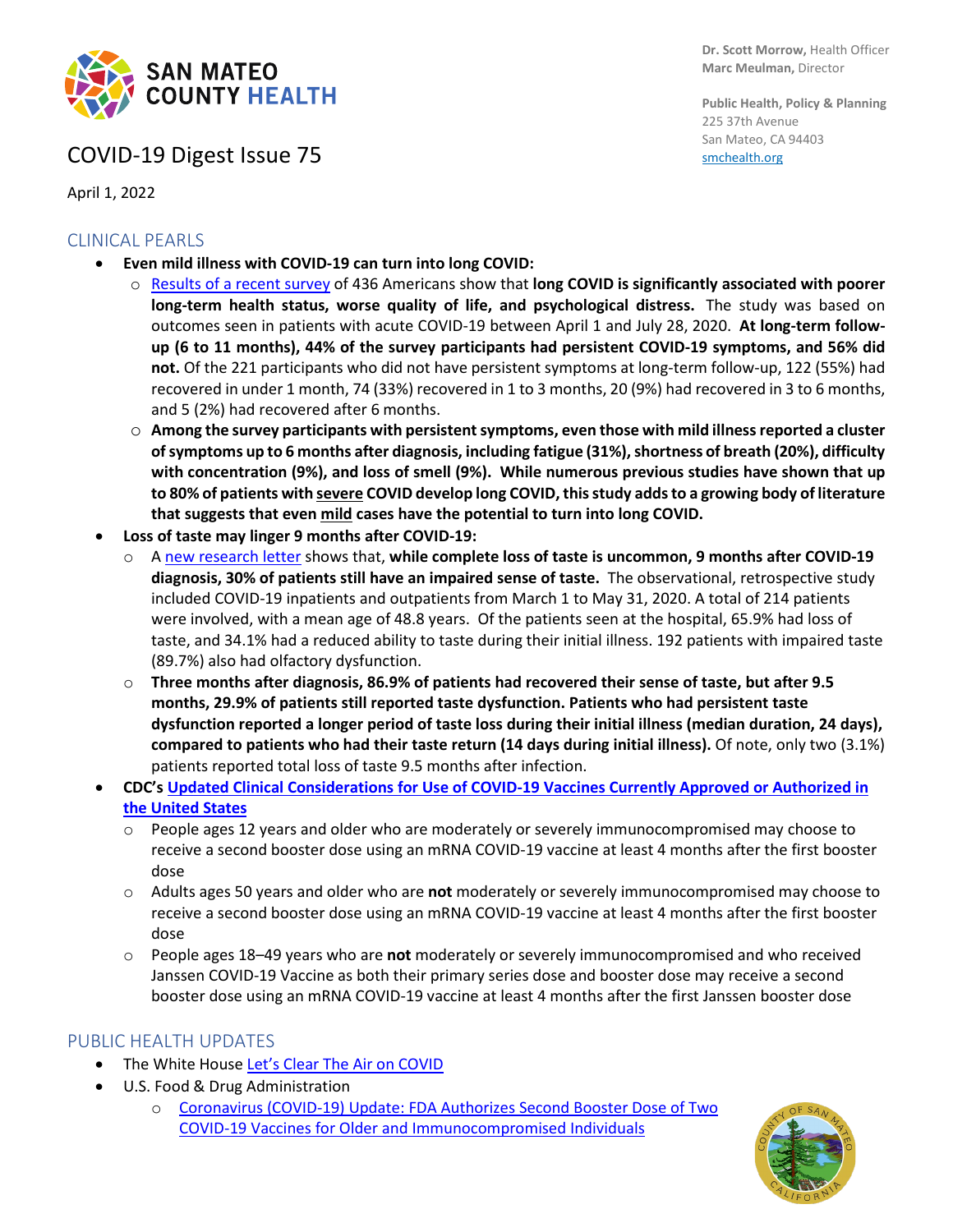

**Dr. Scott Morrow,** Health Officer **Marc Meulman,** Director

**Public Health, Policy & Planning** 225 37th Avenue San Mateo, CA 94403 [smchealth.org](https://www.smchealth.org/)

## COVID-19 Digest Issue 75

- o [Coronavirus \(COVID-19\) Update: FDA to hold advisory committee meeting on COVID-19 vaccines to](https://www.fda.gov/news-events/press-announcements/coronavirus-covid-19-update-fda-hold-advisory-committee-meeting-covid-19-vaccines-discuss-future)  [discuss future boosters](https://www.fda.gov/news-events/press-announcements/coronavirus-covid-19-update-fda-hold-advisory-committee-meeting-covid-19-vaccines-discuss-future)
- o [Celltrion USA recalls certain Point of Care Celltrion DiaTrust COVID-19 Ag Rapid Tests for false](https://www.fda.gov/medical-devices/medical-device-recalls/celltrion-usa-recalls-certain-point-care-celltrion-diatrust-covid-19-ag-rapid-tests-false-positive)  [positive test results and unauthorized shelf life](https://www.fda.gov/medical-devices/medical-device-recalls/celltrion-usa-recalls-certain-point-care-celltrion-diatrust-covid-19-ag-rapid-tests-false-positive)
- o [SD Biosensor recalls STANDARD Q COVID-19 Ag Home Tests that are not authorized, cleared, or](https://www.fda.gov/medical-devices/medical-device-recalls/sd-biosensor-recalls-standard-q-covid-19-ag-home-tests-are-not-authorized-cleared-or-approved-fda)  [approved by the FDA and may give false results](https://www.fda.gov/medical-devices/medical-device-recalls/sd-biosensor-recalls-standard-q-covid-19-ag-home-tests-are-not-authorized-cleared-or-approved-fda)
- WHO
	- o [WHO releases 10-year strategy for genomic surveillance of pathogens](https://www.who.int/news/item/30-03-2022-who-releases-10-year-strategy-for-genomic-surveillance-of-pathogens)
	- o [Weekly epidemiological update on COVID-19 –](https://www.who.int/publications/m/item/weekly-epidemiological-update-on-covid-19---29-march-2022) 29 March 2022 Edition 85
	- o [European Union funding boosts COVID-19 vaccination in Africa](https://www.who.int/news/item/29-03-2022-european-union-funding-boosts-covid-19-vaccination-in-africa)

### GUIDANCE/GUIDELINES

- CDC [Interim Clinical Considerations for Use of COVID-19 Vaccines Currently Approved or Authorized in the](https://www.cdc.gov/vaccines/covid-19/clinical-considerations/interim-considerations-us.html#covid-vaccines)  [United States](https://www.cdc.gov/vaccines/covid-19/clinical-considerations/interim-considerations-us.html#covid-vaccines)
- EPA [Guidance to Help Building Owners and Operators Improve Indoor Air Quality and Protect Public Health](https://www.epa.gov/indoor-air-quality-iaq/clean-air-buildings-challenge)
- WH[O Strategic Preparedness, Readiness and Response Plan to End the Global COVID-19 Emergency in 2022](https://www.who.int/publications/m/item/strategic-preparedness-readiness-and-response-plan-to-end-the-global-covid-19-emergency-in-2022)

### RESOURCES

- IDSA Podcast: [COVID-19 Vaccines & Prevention in Immunocompromised Individuals](https://www.idsociety.org/multimedia/podcasts/covid-19-vaccines-prevention-in-immunocompromised-individuals/)
- Center for Infectious Disease Research and Policy (CIDRAP) Osterholm Update:
	- o [Episode 96: A Familiar Uncertainty](https://www.cidrap.umn.edu/covid-19/podcasts-webinars/episode-96)
- The Lancet [COVID-19 Resource Centre](https://www.thelancet.com/coronavirus?dgcid=kr_pop-up_tlcoronavirus20)

#### ACADEMIC/RESEARCH PAPERS

- *New England Journal of Medicine*
	- o [Efficacy of a Fourth Dose of Covid-19 mRNA Vaccine against Omicron](https://www.nejm.org/doi/full/10.1056/NEJMc2202542?query=featured_coronavirus)
- *International Journal of Infectious Diseases*
	- o [Third of patients have gustatory dysfunction 9 months after SARS-CoV-2 infection: the ANOSVID](https://www.ijidonline.com/article/S1201-9712(22)00193-X/fulltext)  [study](https://www.ijidonline.com/article/S1201-9712(22)00193-X/fulltext)
- *JCI Insight*
	- o [Binding and neutralizing antibody responses to SARS-CoV-2 in young children exceed those in adults](https://insight.jci.org/articles/view/157963)
- *Clinical Microbiology and Infection*
	- o [Post-COVID-19 syndrome and humoral response association after one year in vaccinated and](https://www.clinicalmicrobiologyandinfection.com/article/S1198-743X(22)00155-0/fulltext)  [unvaccinated patients](https://www.clinicalmicrobiologyandinfection.com/article/S1198-743X(22)00155-0/fulltext)
- *American Cancer Society*
	- o [A national quality improvement study identifying and addressing cancer screening deficits due to the](https://acsjournals.onlinelibrary.wiley.com/doi/10.1002/cncr.34157)  [COVID-19 pandemic](https://acsjournals.onlinelibrary.wiley.com/doi/10.1002/cncr.34157)
- *Canadian Medical Association Journal*
	- o [Impact of cancer surgery slowdowns on patient survival during the COVID-19 pandemic: a](https://www.cmaj.ca/content/194/11/E408)  [microsimulation modelling study](https://www.cmaj.ca/content/194/11/E408)
- *AJMC*
	- o [Out-of-Pocket Spending for Health Care After COVID-19 Hospitalization](https://www.ajmc.com/view/out-of-pocket-spending-for-health-care-after-covid-19-hospitalization)

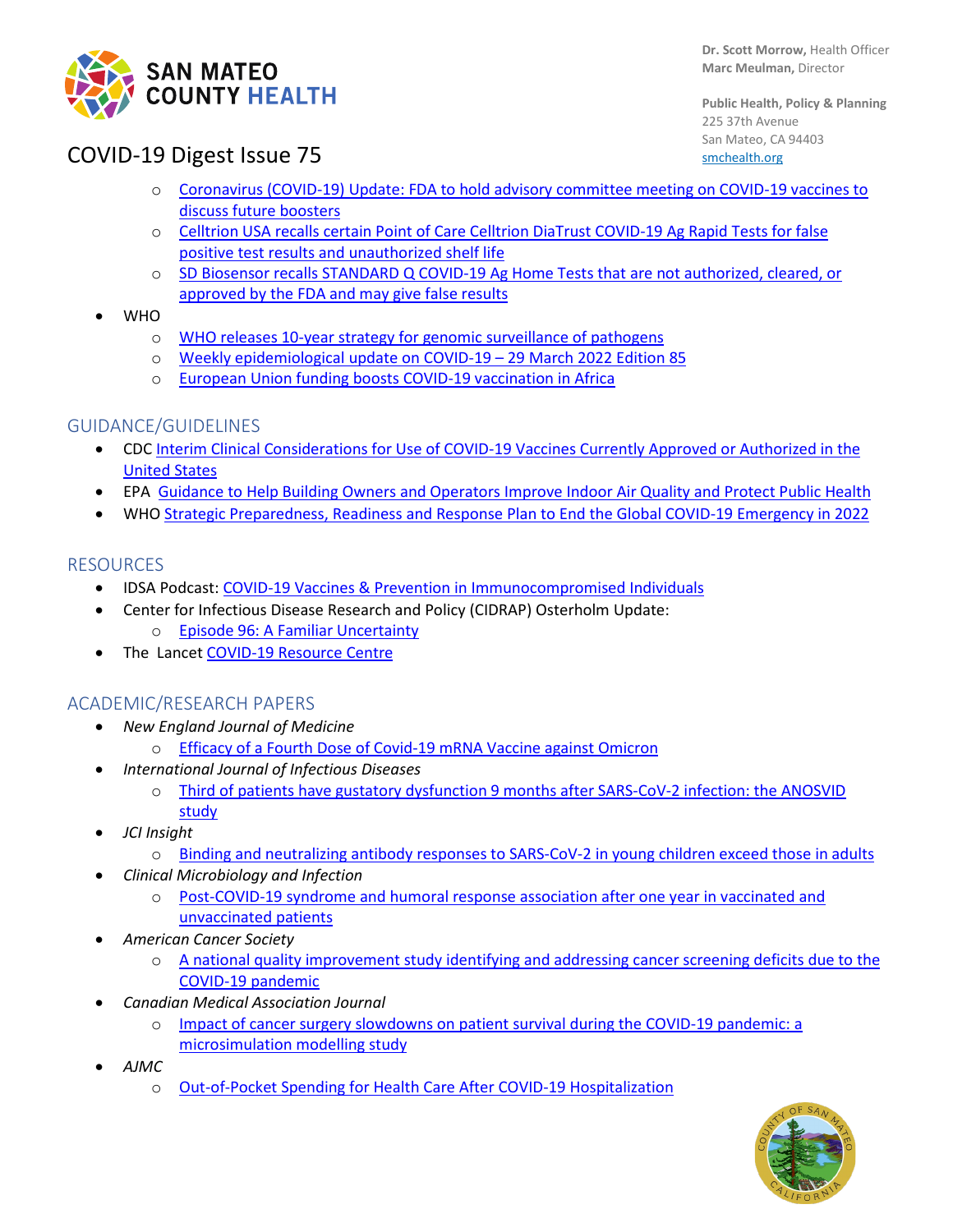

**Public Health, Policy & Planning** 225 37th Avenue San Mateo, CA 94403 [smchealth.org](https://www.smchealth.org/)

## COVID-19 Digest Issue 75

- *Journal of Infection* 
	- Antimicrobial stewardship in non-COVID-19 patients with fever and respiratory symptoms in [outpatient settings: lessons from the "dynamic zero-COVID policy" in mainland China](https://www.journalofinfection.com/article/S0163-4453(22)00141-4/fulltext)
- *AJPH*
	- o [Pandemic-Related Workplace Violence and Its Impact on Public Health Officials, March 2020 –](https://ajph.aphapublications.org/doi/10.2105/AJPH.2021.306649) [January 2021](https://ajph.aphapublications.org/doi/10.2105/AJPH.2021.306649)
- *BMJ*
	- o [Awake prone positioning for patients with covid-19](https://www.bmj.com/content/376/bmj.o632)
	- o [Prone positioning of patients with moderate hypoxaemia due to covid-19: multicentre pragmatic](https://www.bmj.com/content/376/bmj-2021-068585.short)  [randomized triage \(COVID-PRONE\)](https://www.bmj.com/content/376/bmj-2021-068585.short)
- *PNAS*
	- o [Public health implications of opening National Football League stadiums during the COVID-19](https://www.pnas.org/doi/full/10.1073/pnas.2114226119)  [pandemic](https://www.pnas.org/doi/full/10.1073/pnas.2114226119)
- *Nature*
	- o The P132H [mutation in the main protease of Omicron SARS-CoV-2 decreases thermal stability without](https://www.nature.com/articles/s41422-022-00640-y.pdf)  [compromising catalysis or small-molecule drug inhibition](https://www.nature.com/articles/s41422-022-00640-y.pdf)
- *The Lancet*
	- o [Effectiveness and safety of pulse oximetry in remote patient monitoring of patients with COVID-19: a](https://www.thelancet.com/journals/landig/article/PIIS2589-7500(21)00276-4/fulltext)  [systematic review](https://www.thelancet.com/journals/landig/article/PIIS2589-7500(21)00276-4/fulltext)
	- o SARS-CoV-2 [co-infection with influenza viruses, respiratory syncytial virus, or adenoviruses](https://www.thelancet.com/journals/lancet/article/PIIS0140-6736(22)00383-X/fulltext)
- *bioRxiv*
	- o Resilience of S309 [and AZD7442 monoclonal antibody treatments against infection by SARS-CoV-2](https://www.biorxiv.org/content/10.1101/2022.03.17.484787v1)  [Omicron lineage strains](https://www.biorxiv.org/content/10.1101/2022.03.17.484787v1)
- *medRxiv*
	- o [Comparison of influenza and COVID-19-associated hospitalizations](https://www.medrxiv.org/content/10.1101/2022.03.09.22271788v1?ACSTrackingID=FCP_1_USCDC_7_3-DM78154&ACSTrackingLabel=%5BProof%201%5D%20New%20CDC%20Study%20Compares%20Flu%20and%20COVID-19%20Hospitalizations%20Rates%20in%20Kids&deliveryName=FCP_1_USCDC_7_3-DM78154&ACSTrackingID=USCDC_7_3-DM78154&ACSTrackingLabel=New%20CDC%20Study%20Compares%20Flu%20and%20COVID-19%20Hospitalizations%20Rates%20in%20Kids&deliveryName=USCDC_7_3-DM78154) among children <18 years old in the United States – [FluSurv-NET \(October-April 2017-2021\) and COVID-NET \(October 2020 –](https://www.medrxiv.org/content/10.1101/2022.03.09.22271788v1?ACSTrackingID=FCP_1_USCDC_7_3-DM78154&ACSTrackingLabel=%5BProof%201%5D%20New%20CDC%20Study%20Compares%20Flu%20and%20COVID-19%20Hospitalizations%20Rates%20in%20Kids&deliveryName=FCP_1_USCDC_7_3-DM78154&ACSTrackingID=USCDC_7_3-DM78154&ACSTrackingLabel=New%20CDC%20Study%20Compares%20Flu%20and%20COVID-19%20Hospitalizations%20Rates%20in%20Kids&deliveryName=USCDC_7_3-DM78154) [September 2021\)](https://www.medrxiv.org/content/10.1101/2022.03.09.22271788v1?ACSTrackingID=FCP_1_USCDC_7_3-DM78154&ACSTrackingLabel=%5BProof%201%5D%20New%20CDC%20Study%20Compares%20Flu%20and%20COVID-19%20Hospitalizations%20Rates%20in%20Kids&deliveryName=FCP_1_USCDC_7_3-DM78154&ACSTrackingID=USCDC_7_3-DM78154&ACSTrackingLabel=New%20CDC%20Study%20Compares%20Flu%20and%20COVID-19%20Hospitalizations%20Rates%20in%20Kids&deliveryName=USCDC_7_3-DM78154)
- *Pediatrics*
	- o [Intimate Partner Violence and the COVID-19 Pandemic](https://publications.aap.org/pediatrics/article/doi/10.1542/peds.2021-055792/185448/Intimate-Partner-Violence-and-the-COVID-19)
	- o Healing-Centered Care for [Intimate Partner Violence Survivors and their Children](https://publications.aap.org/pediatrics/article/doi/10.1542/peds.2022-056980/185449/Healing-Centered-Care-for-Intimate-Partner)
	- o [Durability of SARS-CoV-2 Antibodies From Natural Infection in Children and Adolescents](https://publications.aap.org/pediatrics/article/doi/10.1542/peds.2021-055505/185412/Durability-of-SARS-CoV-2-Antibodies-From-Natural)
	- o [Integrating SARS-CoV-2 Antibody Results in Children into Pandemic Response](https://publications.aap.org/pediatrics/article/doi/10.1542/peds.2022-056288/185413/Integrating-SARS-CoV-2-Antibody-Results-in)
- *RSNA*
	- o [Chest CT of Lung Injury 1 year after COVID-19 Pneumonia: The CovILD Study](https://pubs.rsna.org/doi/10.1148/radiol.211670)
- *JAMA*
	- o [Racial Disparities in COVID-19 Outcomes Among Black and White Patients with Cancer](https://jamanetwork.com/journals/jamanetworkopen/fullarticle/2790424)
	- o [Estimated COVID-19 Cases and Hospitalizations Averted by Case Investigation and Contact Tracing in](https://jamanetwork.com/journals/jamanetworkopen/fullarticle/2790518)  [the US](https://jamanetwork.com/journals/jamanetworkopen/fullarticle/2790518)
	- o [COVID-19 Cases and Disease Severity in Pregnancy and Neonatal Positivity Associated with Delta](https://jamanetwork.com/journals/jama/fullarticle/2790609)  [\(B.1.617.2\) and Omicron \(B.1.1.529\) Variant Predominance](https://jamanetwork.com/journals/jama/fullarticle/2790609)
	- o [COVID-19 mRNA Vaccines During Pregnancy New Evidence to Help Address Vaccine Hesitancy](https://jamanetwork.com/journals/jama/fullarticle/2790610)
	- o [Association of SARS-CoV-2 Vaccination During Pregnancy with Pregnancy Outcomes](https://jamanetwork.com/journals/jama/fullarticle/2790608)
	- o [Association of COVID-19 Vaccination in Pregnancy with Adverse Peripartum Outcomes](https://jamanetwork.com/journals/jama/fullarticle/2790607)
	- o [Perinatal complications in individuals in California with or without SARS-CoV-2](https://jamanetwork.com/journals/jamainternalmedicine/fullarticle/2790318)  [infection during pregnancy](https://jamanetwork.com/journals/jamainternalmedicine/fullarticle/2790318)

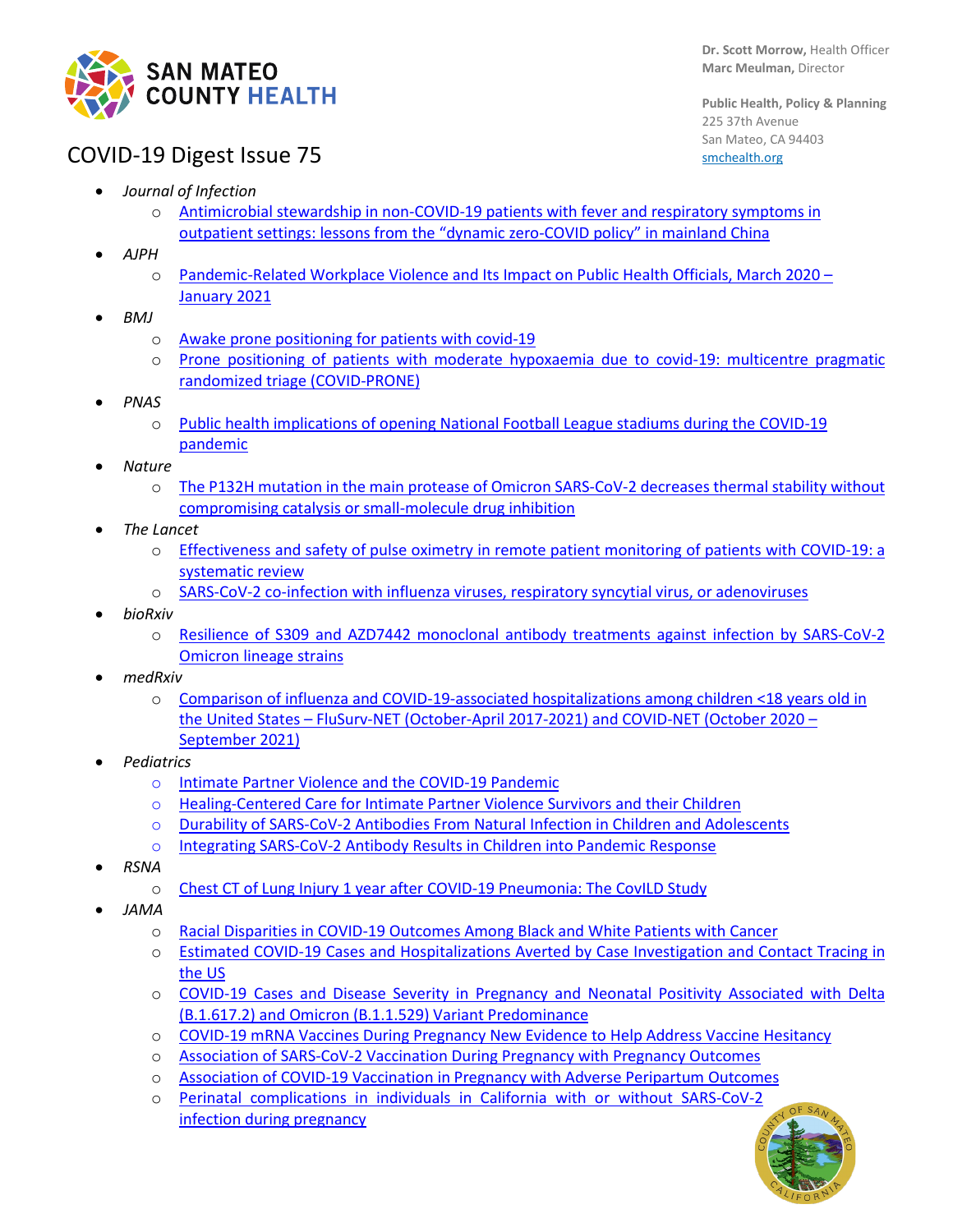

**Public Health, Policy & Planning** 225 37th Avenue San Mateo, CA 94403 [smchealth.org](https://www.smchealth.org/)

# COVID-19 Digest Issue 75

- o [SARS-CoV-2 Placentitis and Intraparenchymal Thrombohematomas among COVID-19 infections in](https://jamanetwork.com/journals/jamanetworkopen/fullarticle/2790175)  [pregnancy](https://jamanetwork.com/journals/jamanetworkopen/fullarticle/2790175)
- o [Alcohol-related deaths during the COVID-19 pandemic](https://jamanetwork.com/journals/jama/fullarticle/2790491)
- o [Comparative Effectiveness of Single vs. Repeated Rapid SARS-CoV-2 Antigen Testing Among](https://jamanetwork.com/journals/jamanetworkopen/fullarticle/2790263)  [Asymptomatic Individuals in a Workplace Setting](https://jamanetwork.com/journals/jamanetworkopen/fullarticle/2790263)
- *UK Health Security Agency* 
	- o [SARS-CoV-2 variants of concern and variants under investigation in England: Technical Briefing](https://assets.publishing.service.gov.uk/government/uploads/system/uploads/attachment_data/file/1063424/Tech-Briefing-39-25March2022_FINAL.pdf) 39
- *Wiley*
	- o [Associations between persistent symptoms after mild COVID-19 and long-term health status, quality](https://onlinelibrary.wiley.com/doi/10.1111/irv.12980)  [of life, and psychological distress](https://onlinelibrary.wiley.com/doi/10.1111/irv.12980)
- *PLOS*
	- o [From Deer-to-Deer: SARS-CoV-2 is efficiently transmitted and presents broad tissue tropism and](https://journals.plos.org/plospathogens/article?id=10.1371/journal.ppat.1010197)  [replication sites in white-tailed deer](https://journals.plos.org/plospathogens/article?id=10.1371/journal.ppat.1010197)

#### MMWR

- [Effectiveness of Homologous and Heterologous COVID-19 Booster Doses Following 1 Ad.26.COV2.S \(Janssen](https://www.cdc.gov/mmwr/volumes/71/wr/mm7113e2.htm?s_cid=mm7113e2_e&ACSTrackingID=USCDC_921-DM78711&ACSTrackingLabel=MMWR%20Early%20Release%20-%20Vol.%2071%2C%20March%2029%2C%202022&deliveryName=USCDC_921-DM78711)  [\[Johnson & Johnson\]\) Vaccine Dose Against COVID-19–Associated Emergency Department and Urgent Care](https://www.cdc.gov/mmwr/volumes/71/wr/mm7113e2.htm?s_cid=mm7113e2_e&ACSTrackingID=USCDC_921-DM78711&ACSTrackingLabel=MMWR%20Early%20Release%20-%20Vol.%2071%2C%20March%2029%2C%202022&deliveryName=USCDC_921-DM78711)  Encounters and Hospitalizations Among Adults — [VISION Network, 10 States, December 2021–March 2022](https://www.cdc.gov/mmwr/volumes/71/wr/mm7113e2.htm?s_cid=mm7113e2_e&ACSTrackingID=USCDC_921-DM78711&ACSTrackingLabel=MMWR%20Early%20Release%20-%20Vol.%2071%2C%20March%2029%2C%202022&deliveryName=USCDC_921-DM78711)
- [Use of At-Home COVID-19 Tests –](https://www.cdc.gov/mmwr/volumes/71/wr/mm7113e1.htm?s_cid=mm7113e1_e&ACSTrackingID=USCDC_921-DM78536&ACSTrackingLabel=MMWR%20Early%20Release%20-%20Vol.%2071%2C%20March%2025%2C%202022&deliveryName=USCDC_921-DM78536) United States, August 23, 2021 March 12, 2022
- [Effectiveness of mRNA Vaccination in Preventing COVID-19-Associated Invasive Mechanical Ventilation and](https://www.cdc.gov/mmwr/volumes/71/wr/mm7112e1.htm?s_cid=mm7112e1_w)  Death – [United States, March 2021 –](https://www.cdc.gov/mmwr/volumes/71/wr/mm7112e1.htm?s_cid=mm7112e1_w) January 2022
- COVID-19 [Associated Hospitalizations Among Adults During SARS-Cov-2 Delta and Omicron Variant](https://www.cdc.gov/mmwr/volumes/71/wr/mm7112e2.htm?s_cid=mm7112e2_w)  [Predominance, by Race/Ethnicity and Vaccination Status –](https://www.cdc.gov/mmwr/volumes/71/wr/mm7112e2.htm?s_cid=mm7112e2_w) COVID-NET, 14 States, July 2021-January 2022

### HOT OFF THE (LAY) PRESS

- *Moderna Press Releases*
	- o [Moderna announces its COVID-19 vaccine Phase 2/3 study in children 6 months to under 6 years has](https://investors.modernatx.com/news/news-details/2022/Moderna-Announces-its-COVID-19-Vaccine-Phase-23-Study-in-Children-6-Months-to-Under-6-Years-Has-Successfully-Met-Its-Primary-Endpoint/default.aspx)  [successfully met its primary endpoint](https://investors.modernatx.com/news/news-details/2022/Moderna-Announces-its-COVID-19-Vaccine-Phase-23-Study-in-Children-6-Months-to-Under-6-Years-Has-Successfully-Met-Its-Primary-Endpoint/default.aspx)
	- Moderna submits amendment to the Emergency Use Authorization for an additional booster dose of [its COVID-19 vaccine in the U.S.](https://investors.modernatx.com/news/news-details/2022/Moderna-Submits-Amendment-to-the-Emergency-Use-Authorization-for-an-Additional-Booster-Dose-of-its-COVID-19-Vaccine-in-the-U.S/default.aspx)
- *AstraZeneca Press Releases*
	- o [Evusheld long-acting antibody combination retains neutralizing activity against Omicron variants](https://www.astrazeneca.com/media-centre/medical-releases/evusheld-long-acting-antibody-combination-retains-neutralising-activity-against-omicron-variants-including-ba2-in-new-independent-studies.html)  [including BA.2 in new independent studies](https://www.astrazeneca.com/media-centre/medical-releases/evusheld-long-acting-antibody-combination-retains-neutralising-activity-against-omicron-variants-including-ba2-in-new-independent-studies.html)
- *New York Times*
	- o [Ivermectin failed as Covid treatment, a large clinical trial found. The drug surged in popularity despite](https://www.nytimes.com/2022/03/30/health/covid-ivermectin-hospitalization.html?campaign_id=60&emc=edit_na_20220330&instance_id=0&nl=breaking-news&ref=cta®i_id=130283546&segment_id=87050&user_id=d8aa95be707fe46c27653a88d04e4dc0)  [no strong evidence that it worked.](https://www.nytimes.com/2022/03/30/health/covid-ivermectin-hospitalization.html?campaign_id=60&emc=edit_na_20220330&instance_id=0&nl=breaking-news&ref=cta®i_id=130283546&segment_id=87050&user_id=d8aa95be707fe46c27653a88d04e4dc0)
	- o [The U.S. plans to lift a pandemic-era order that has restricted immigration at the nation's land borders,](https://www.nytimes.com/live/2022/03/30/world/covid-19-mandates-cases-vaccine?campaign_id=60&emc=edit_na_20220330&instance_id=0&nl=breaking-news&ref=cta®i_id=130283546&segment_id=87035&user_id=d8aa95be707fe46c27653a88d04e4dc0#the-biden-administration-plans-to-stop-turning-away-immigrants-under-a-public-health-rule-in-may)  [people familiar with the plan said](https://www.nytimes.com/live/2022/03/30/world/covid-19-mandates-cases-vaccine?campaign_id=60&emc=edit_na_20220330&instance_id=0&nl=breaking-news&ref=cta®i_id=130283546&segment_id=87035&user_id=d8aa95be707fe46c27653a88d04e4dc0#the-biden-administration-plans-to-stop-turning-away-immigrants-under-a-public-health-rule-in-may)
	- o [Twenty-one states file a lawsuit to block the mask mandate on public transportation](https://www.nytimes.com/2022/03/29/us/twenty-one-states-file-a-lawsuit-to-block-the-mask-mandate-on-public-transportation.html)
	- o [Federal health officials clear second Covid booster shots for those 50 and over, and some](https://www.nytimes.com/2022/03/29/us/politics/the-fda-authorizes-second-covid-booster-shots-for-those-50-and-older.html)  [immunocompromised people](https://www.nytimes.com/2022/03/29/us/politics/the-fda-authorizes-second-covid-booster-shots-for-those-50-and-older.html)
	- o [Breaking News: The F.D.A. authorized second booster shots of the Pfizer and Moderna vaccines for](https://www.nytimes.com/live/2022/03/29/world/covid-19-mandates-cases-vaccine?campaign_id=60&emc=edit_na_20220329&instance_id=0&nl=breaking-news&ref=cta®i_id=130283546&segment_id=86892&user_id=d8aa95be707fe46c27653a88d04e4dc0#the-fda-authorizes-second-covid-booster-shots-for-those-50-and-older)  [everyone 50 and older and some immunocompromised people](https://www.nytimes.com/live/2022/03/29/world/covid-19-mandates-cases-vaccine?campaign_id=60&emc=edit_na_20220329&instance_id=0&nl=breaking-news&ref=cta®i_id=130283546&segment_id=86892&user_id=d8aa95be707fe46c27653a88d04e4dc0#the-fda-authorizes-second-covid-booster-shots-for-those-50-and-older)
	- o [The Morning: Reducing COVID's toll](https://messaging-custom-newsletters.nytimes.com/template/oakv2?campaign_id=9&emc=edit_nn_20220328&instance_id=56905&nl=the-morning&productCode=NN®i_id=130283546&segment_id=86760&te=1&uri=nyt%3A%2F%2Fnewsletter%2F339b49f9-3aad-5880-ae26-1ecbce0e2666&user_id=d8aa95be707fe46c27653a88d04e4dc0)
	- o [California Today: The struggle to understand pandemic risks](https://messaging-custom-newsletters.nytimes.com/template/oakv2?campaign_id=49&emc=edit_ca_20220328&instance_id=56915&nl=california-today&productCode=CA®i_id=130283546&segment_id=86770&te=1&uri=nyt%3A%2F%2Fnewsletter%2F6096df49-0915-5b60-8a17-19b1e07f9e27&user_id=d8aa95be707fe46c27653a88d04e4dc0)

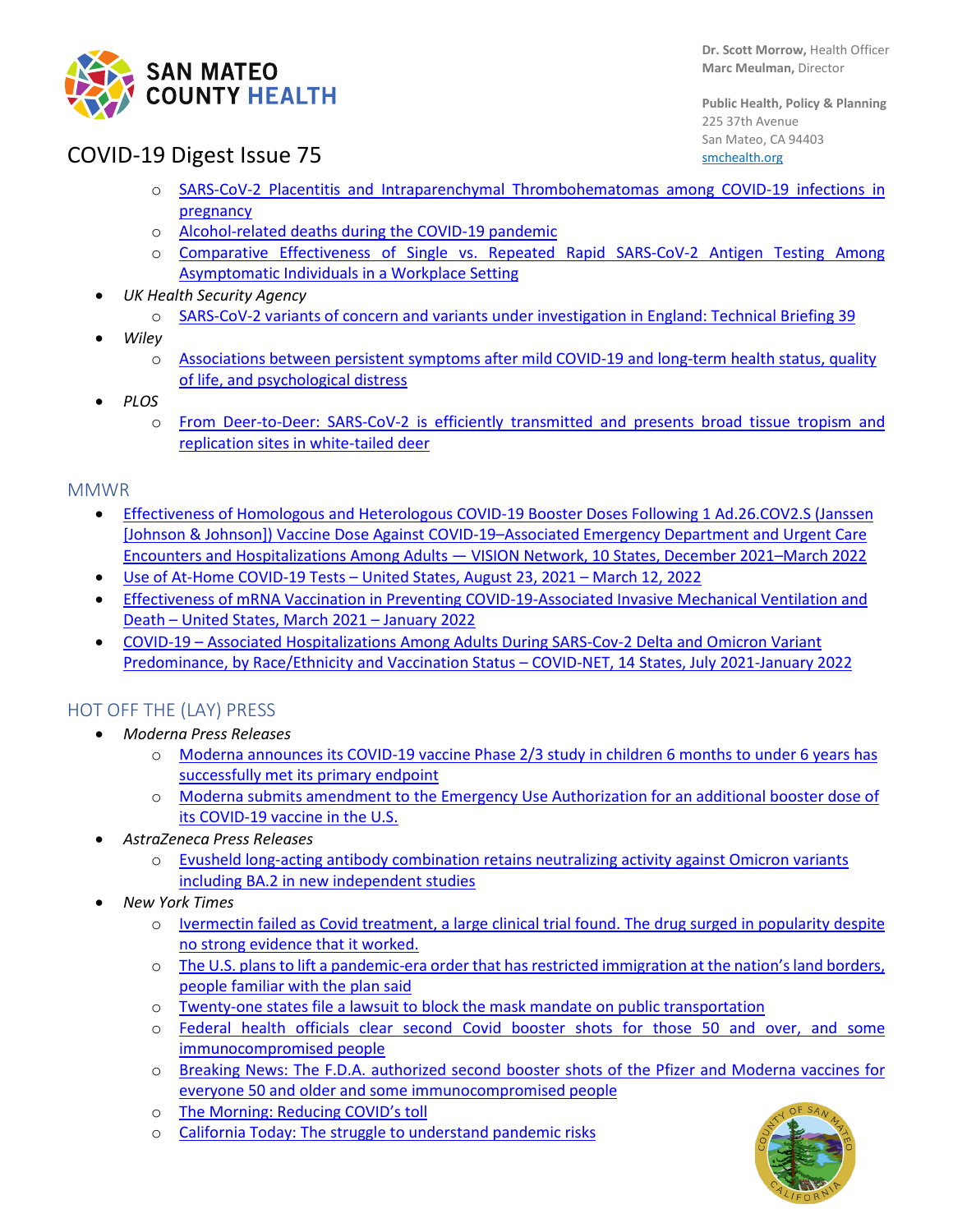

**Dr. Scott Morrow,** Health Officer **Marc Meulman,** Director

**Public Health, Policy & Planning** 225 37th Avenue San Mateo, CA 94403 [smchealth.org](https://www.smchealth.org/)

# COVID-19 Digest Issue 75

- o [Hawaii lifts its indoor mask mandate and travel restrictions, the last state to do so](https://www.nytimes.com/live/2022/03/26/world/covid-19-mandates-cases-vaccine#hawaii-lifts-its-indoor-mask-mandate-and-travel-restrictions-the-last-state-to-do-so)
- o [Biden administration plans to offer second booster shots to those 50 and up](https://www.nytimes.com/2022/03/25/us/politics/biden-second-booster-shot-older-americans.html)
- o [Coronavirus: Understanding long COVID](https://messaging-custom-newsletters.nytimes.com/template/oakv2?campaign_id=154&emc=edit_cb_20220325&instance_id=56780&nl=coronavirus-briefing&productCode=CB®i_id=130283546&segment_id=86616&te=1&uri=nyt%3A%2F%2Fnewsletter%2Fb6198ce9-0fb6-544d-bf2e-84254b88bae1&user_id=d8aa95be707fe46c27653a88d04e4dc0)
- o [COVID updates: Los Angeles public school students could attend school without masks](https://www.nytimes.com/live/2022/03/23/world/covid-19-mandates-cases-vaccine?campaign_id=60&emc=edit_na_20220323&instance_id=0&nl=breaking-news&ref=cta®i_id=130283546&segment_id=86276&user_id=d8aa95be707fe46c27653a88d04e4dc0#moderna-emergency-authorization-vaccine-young-children)
- o [Bracing for the BA.2 wave](https://messaging-custom-newsletters.nytimes.com/template/oakv2?campaign_id=154&emc=edit_cb_20220323&instance_id=56552&nl=coronavirus-briefing&productCode=CB®i_id=130283546&segment_id=86372&te=1&uri=nyt%3A%2F%2Fnewsletter%2Ff32fc81c-864e-573b-98ce-eefb1aabc8c1&user_id=d8aa95be707fe46c27653a88d04e4dc0)
- o [Moderna will seek emergency authorization of its vaccine for young children.](https://www.nytimes.com/2022/03/23/science/moderna-emergency-authorization-vaccine-young-children.html)
- o [California Today: What's next for the pandemic?](https://messaging-custom-newsletters.nytimes.com/template/oakv2?campaign_id=49&emc=edit_ca_20220322&instance_id=56378&nl=california-today&productCode=CA®i_id=130283546&segment_id=86195&te=1&uri=nyt%3A%2F%2Fnewsletter%2F2bbe76ba-0c52-5790-8f7f-7f0f98449859&user_id=d8aa95be707fe46c27653a88d04e4dc0)
- o [Coronavirus: Lessons from Hong Kong](https://messaging-custom-newsletters.nytimes.com/template/oakv2?campaign_id=154&emc=edit_cb_20220321&instance_id=56329&nl=coronavirus-briefing&productCode=CB®i_id=130283546&segment_id=86142&te=1&uri=nyt%3A%2F%2Fnewsletter%2Fc1528b10-92c4-5ebf-8351-bdfcbbc521bc&user_id=d8aa95be707fe46c27653a88d04e4dc0)
- o ['He goes where the fire is': A virus hunter in the Wuhan market](https://www.nytimes.com/2022/03/21/health/covid-lab-leak-eddie-holmes.html?campaign_id=61&emc=edit_ts_20220321&instance_id=56308&nl=the-great-read®i_id=50143711&segment_id=86128&te=1&user_id=76b0e58c87ce9b677e5e3efd8b84d7fb)
- o [Coronavirus: Back-to-office carrots and sticks](https://messaging-custom-newsletters.nytimes.com/template/oakv2?campaign_id=154&emc=edit_cb_20220318&instance_id=56160&nl=coronavirus-briefing&productCode=CB®i_id=130283546&segment_id=85957&te=1&uri=nyt%3A%2F%2Fnewsletter%2F638dca68-3318-5f73-9fbf-e534b299ce54&user_id=d8aa95be707fe46c27653a88d04e4dc0)
- o [The Morning: COVID and the "very liberal"](https://messaging-custom-newsletters.nytimes.com/template/oakv2?campaign_id=9&emc=edit_nn_20220318&instance_id=56102&nl=the-morning&productCode=NN®i_id=130283546&segment_id=85903&te=1&uri=nyt%3A%2F%2Fnewsletter%2Fe4c7df77-35ff-5b69-8473-a882bca992b6&user_id=d8aa95be707fe46c27653a88d04e4dc0)
- *The Washington Post*
	- o [Deaths outpace births in most counties as U.S. growth slowed in 2020](https://www.washingtonpost.com/dc-md-va/2022/03/24/census-population-counties-cities-covid/)
	- o [White House officials say U.S. has exhausted funds to buy potential fourth vaccine dose for all](https://www.washingtonpost.com/health/2022/03/22/funding-fourth-vaccine-doses/)  [Americans](https://www.washingtonpost.com/health/2022/03/22/funding-fourth-vaccine-doses/)
- *The Atlantic*
	- o [America Is Zooming Through the Pandemic Panic-Neglect Cycle](https://www.theatlantic.com/health/archive/2022/03/congress-covid-spending-bill/627090/)
- *The Wall Street Journal*
	- o [Biden Administration to Stop Reimbursing Hospitals for COVID-19 Care for Uninsured](https://www.wsj.com/articles/biden-administration-to-stop-reimbursing-hospitals-for-covid-19-care-for-uninsured-11647955166)
	- o [Ivermectin Didn't Reduce Covid-19 Hospitalizations in Largest Trial to Date](https://www.wsj.com/articles/ivermectin-didnt-reduce-covid-19-hospitalizations-in-largest-trial-to-date-11647601200?page=1)
- *Politico*
	- o [CDC updates Covid-19 guidance to allow patients wear N95s](https://www.politico.com/news/2022/03/24/cdc-updates-covid-19-guidance-to-allow-patients-wear-n95s-00020342)
- *NPR*
	- o [Moderna wants the FDA to authorize its COVID-19 vaccine for kids under 6](https://www.npr.org/2022/03/23/1088167753/moderna-covid-19-vaccine-children-fda)
- *BBC*
	- o [COVID: Rise in UK infections driven by BA.2 Omicron variant](https://www.bbc.com/news/health-60792087)
- *Aljazeera*
	- o [Some European countries lift COVID curbs too 'brutally': WHO](https://www.aljazeera.com/news/2022/3/22/some-eu-countries-lift-covid-restrictions-too-brutally-who)
- *EurekAlert!*
	- o [Different SARS-CoV-2 variants may give rise to different long COVID symptoms, study suggests](https://www.eurekalert.org/news-releases/947495)
- *Reuters*
	- o [U.S. travel industry urges White House to lift COVID restrictions, mask mandate](https://www.reuters.com/world/us/us-travel-industry-urges-white-house-lift-covid-restrictions-mask-mandate-2022-03-22/)
- *Black Coalition Against COVID*
	- o [The State of Black America and COVID-19 –](https://blackcoalitionagainstcovid.org/the-state-of-black-america-and-covid-19/) A Two-Year Assessment
- *Mercury News*
	- o [COVID-19 cases are surging anew overseas. Is the U.S. next?](https://www.mercurynews.com/2022/03/20/covid-19-cases-are-surging-anew-overseas-is-the-u-s-next/?utm_email=9443344195C484089543749147&g2i_eui=8iqHbIQxP7BUpdP4jdDzcqlggMzgGwfQ&g2i_source=newsletter&lctg=9443344195C484089543749147&active=no&utm_source=listrak&utm_medium=email&utm_term=https%3a%2f%2fwww.mercurynews.com%2f2022%2f03%2f20%2fcovid-19-cases-are-surging-anew-overseas-is-the-u-s-next%2f&utm_campaign=bang-mult-nl-morning-report-nl&utm_content=manual)
- *San Francisco Chronicle* 
	- o [COVID cases in California are leveling off, here's how BA.2 variant might change that](https://www.sfchronicle.com/health/article/One-of-the-calmest-moments-so-far-but-Bay-17037530.php)<br>  $\circ$  'My job is to keep people from dving': How three Bay Area health leaders managed to
	- ['My job is to keep people from dying': How three Bay Area health leaders managed the COVID crisis](https://www.sfchronicle.com/health/article/My-job-is-to-keep-people-from-dying-How-17027443.php)
	- o [Only one U.S. county saw a larger share of people leave last year than San Francisco](https://www.sfchronicle.com/sf/article/Only-one-U-S-county-saw-a-larger-share-of-people-17026658.php)
	- o [Will the Bay Area be an outlier in a coming BA.2 COVID surge?](https://www.sfchronicle.com/health/article/Can-the-Bay-Area-avoid-a-BA-2-COVID-surge-17021124.php)